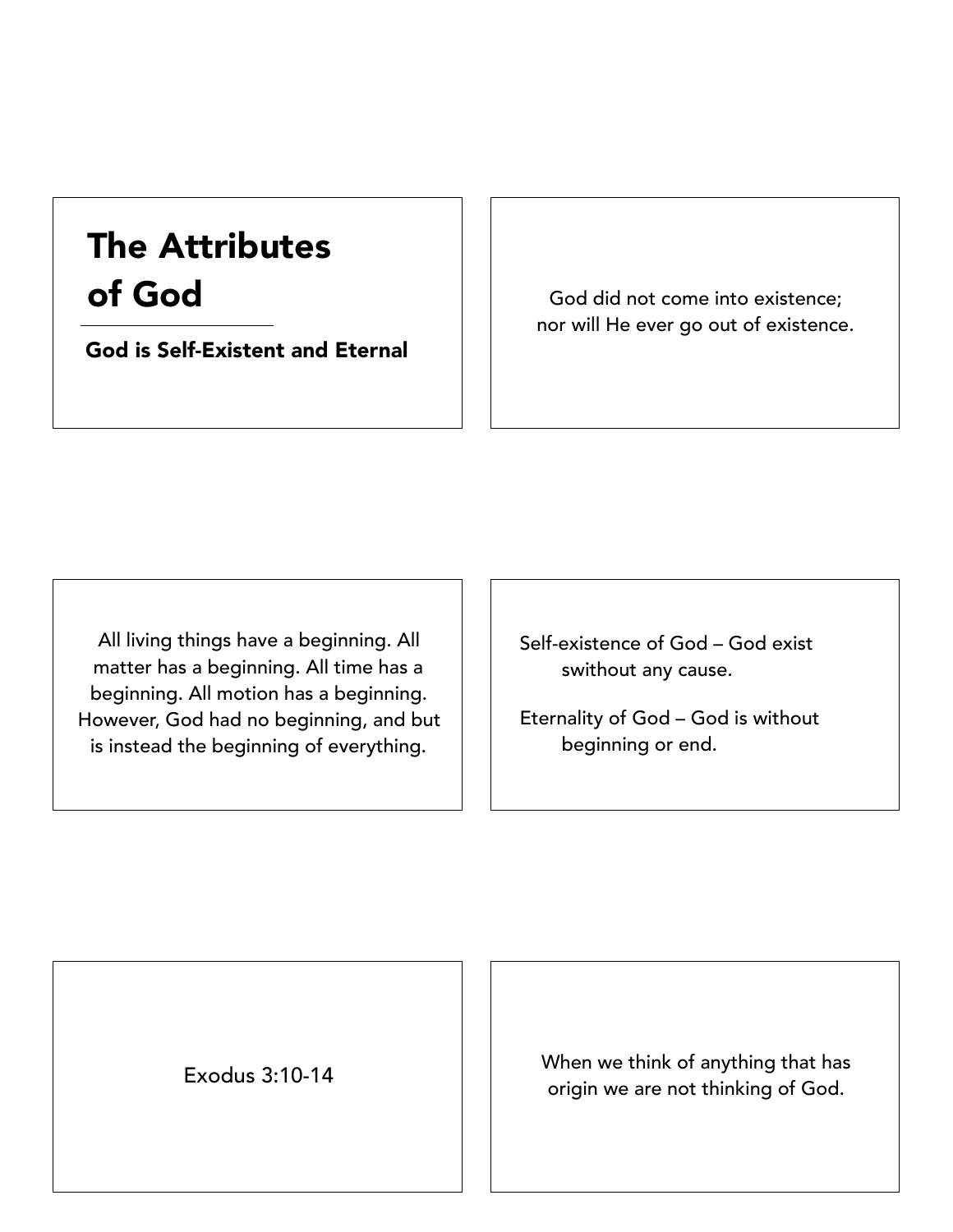### John 8:24

"I told you that you would die in your sins, for unless you believe that I am he you will die in your sins."

### Genesis 1:1

In the beginning, God created the heavens and the earth.

#### John 1:1-3

In the beginning was the Word, and the Word was with God, and the Word was God. He was in the beginning with God. All things were made through him, and without him was not any thing made that was made.

#### Revelation 1:8

"I am the Alpha and the Omega," says the Lord God, "who is and who was and who is to come, the Almighty."

#### Isaiah 44:6

Thus says the Lord, the King of Israel and his Redeemer, the Lord of hosts:

"I am the first and I am the last;

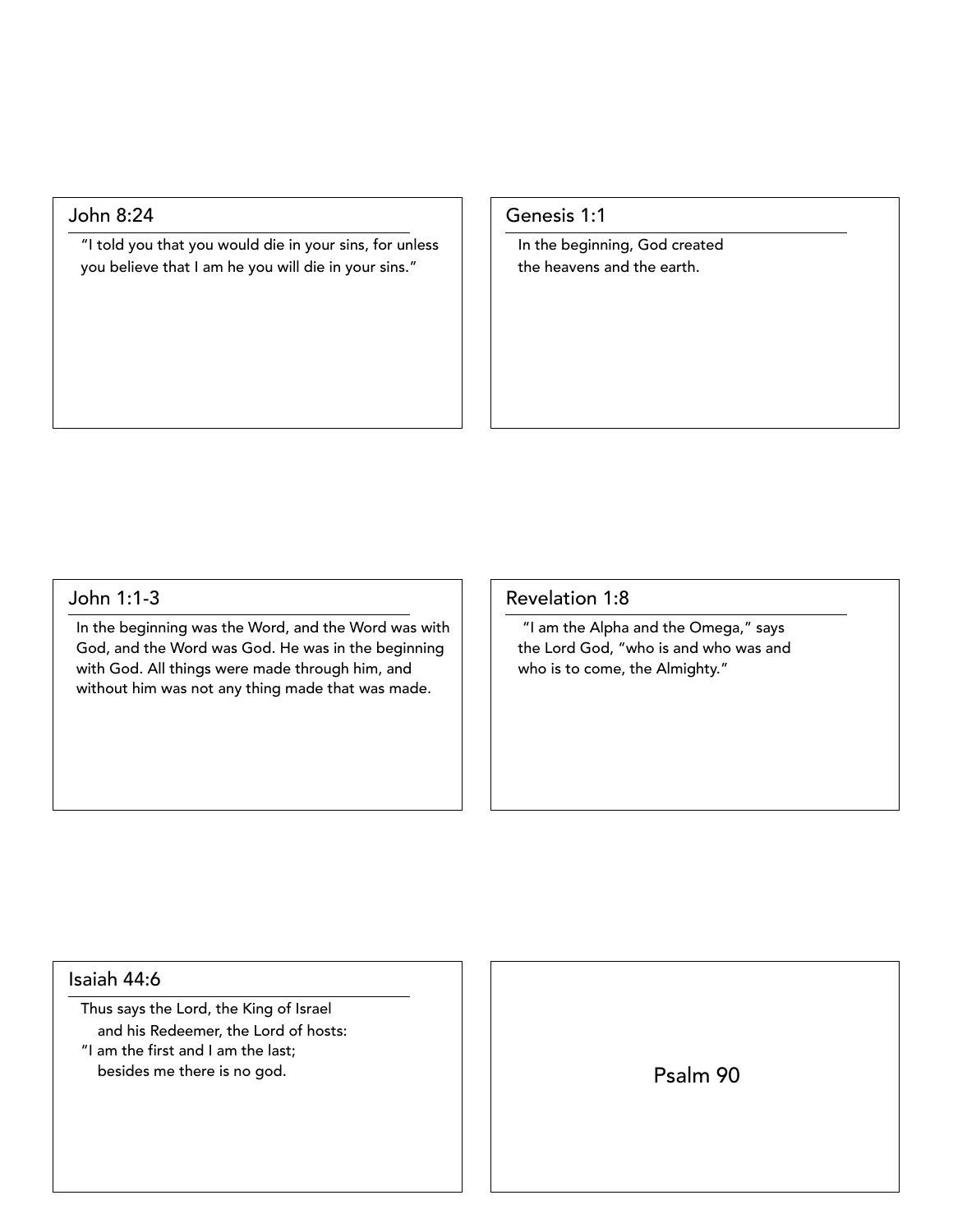### James 4:14b

What is your life? For you are a mist that appears for a little time and then vanishes.

Psalm 90

Moses' acknowledgment of the brevity of life, does not lead him to despair, but leads him to prayer.

| Psalm 90 |  |  |
|----------|--|--|
|----------|--|--|

Knowing that God is everlasting and our lives on this earth are temporary should lead us, as believers, to spend our days wisely.

How are you glorifying God with your temporary time on earth?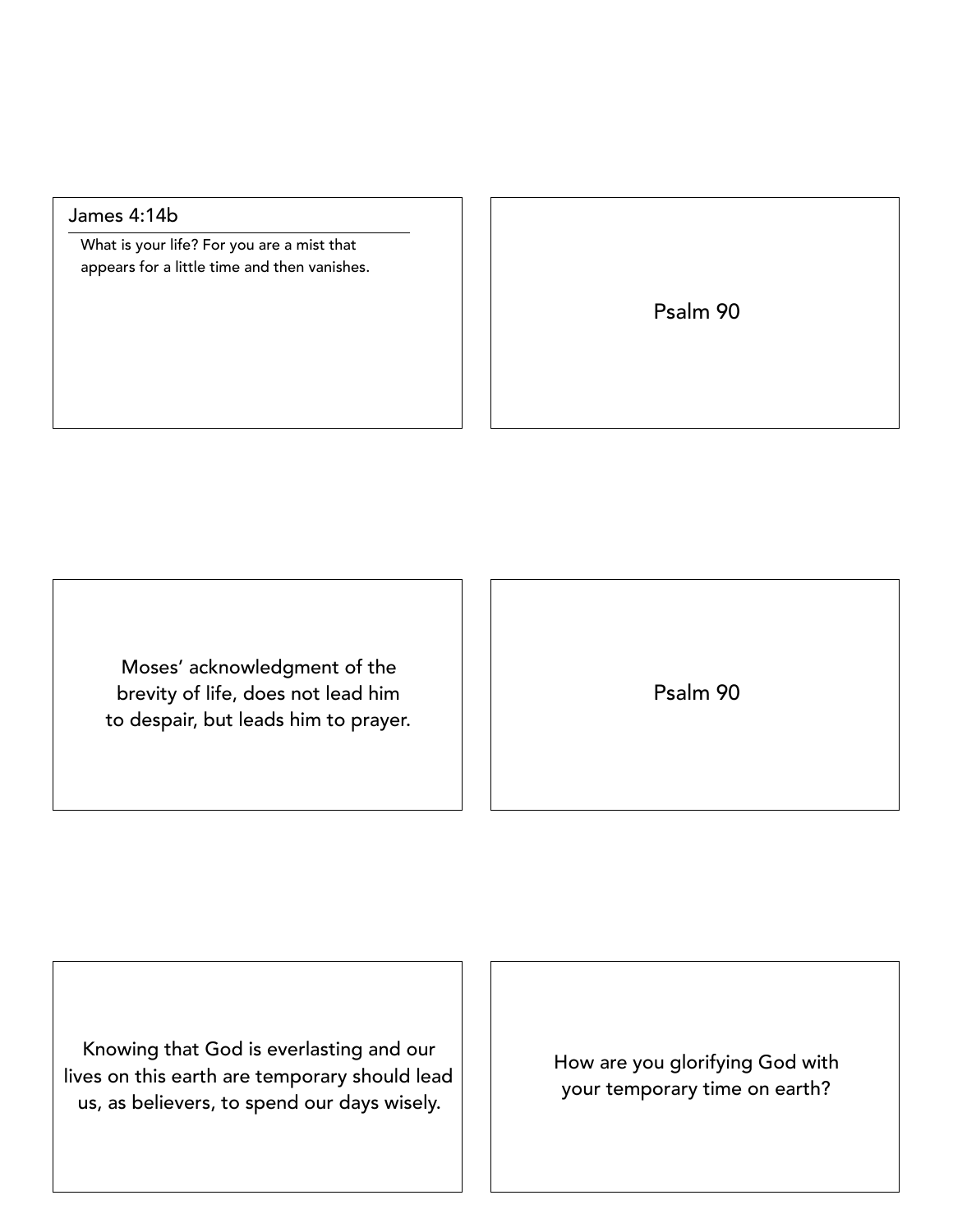### Psalm 14:1

The fool says in his heart, "There is no God." They are corrupt, they do abominable deeds; there is none who does good.

The God-rejecting fool lives for unrighteousness, ungodliness, sinfulness, selfishness, and waste their lives.

However, as Christians, our knowledge of the everlasting God should propel us to live wisely.

Our knowledge of God's eternality should also encourage or God's eternality should<br>also encourage our worship of Him.

## 1 Timothy 1:17

To the King of the ages, immortal, invisible, the only God, be honor and glory forever and ever. Amen.